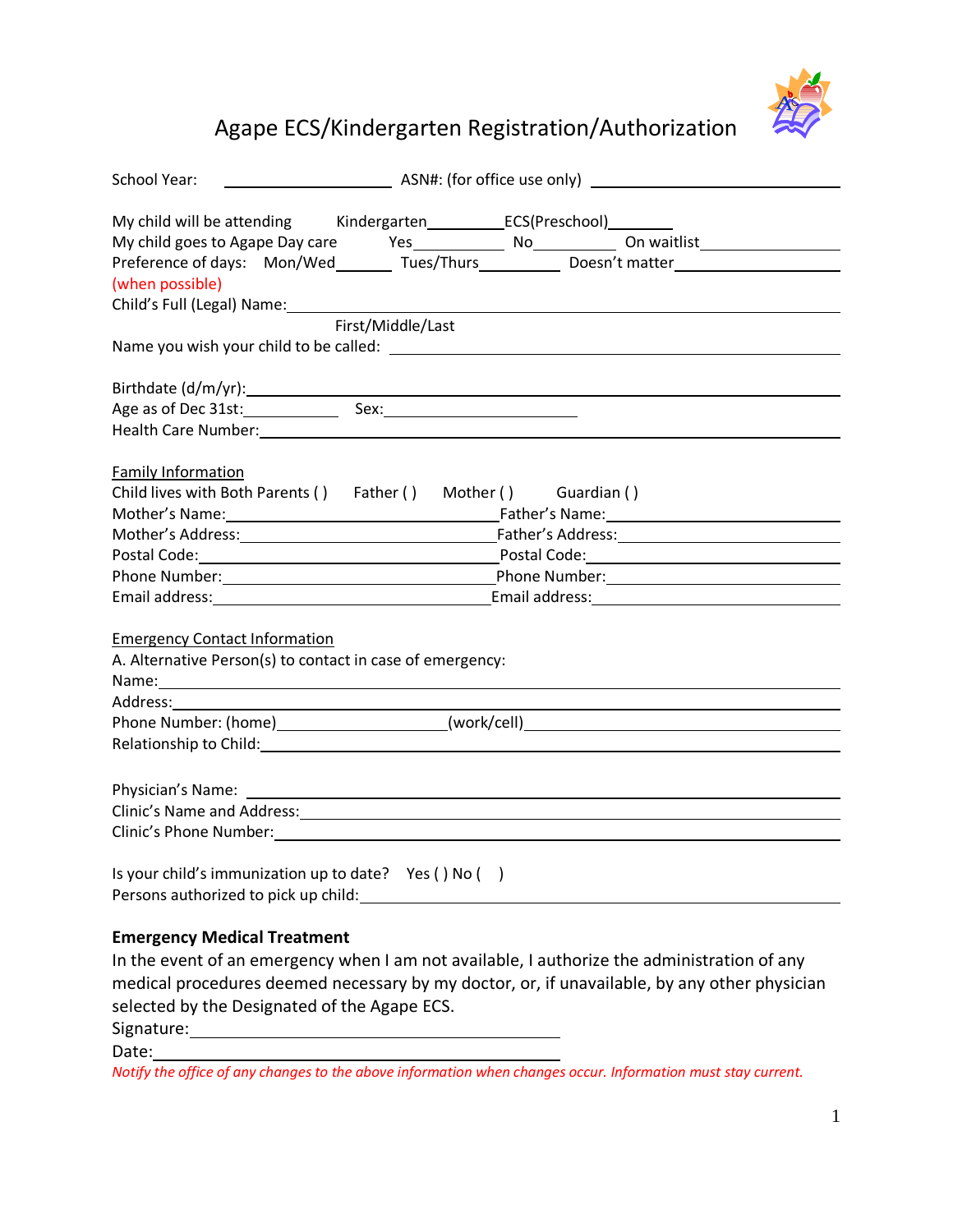Does your child have any difficulties/delays? Please circle all applicable: Fine Motor, Gross Motor, Speech and/or Language, Attention, Behavioural, Social, Other

(ECS ONLY: Please attach the assessment confirming the mild, moderate, or severe need of your child. This assessment can be obtained from the following sources: Social Worker, Mental Health or if your child has received an assessment from the Children's Allied Health in regard to their development and has received a diagnosis of mild/moderate/severe in an area.)

Does your child have any allergies? (E.g. food, animals, etc)  $\overline{a}$ 

How severe is the allergies? What are the symptoms?

Does your child have an epi pen?  $Yes( )$  No  $( )$ 

List some hobbies/special interests your child has: \_\_\_\_\_\_\_\_\_\_\_\_\_\_\_\_\_\_\_\_\_\_\_\_\_\_\_\_

Has your child had any reoccurring medical problem or surgery for anything in the past? Is your child presently on medication? Yes ( ) No ( ) If so, what type?

Brother's Names and Ages:

 $\overline{\phantom{0}}$ 

Sister's Names and Ages:

Please complete if you are a: single parent, blended family, foster parent, or any other circumstances we should be made aware of.

Does your child have contact with his/her other parent? Yes \_\_\_\_\_ No\_\_\_\_ If so, how often?

Will the other parent be likely to visit the centre?

Does the other parent have permission to take the child from the centre? Yes No Is there anyone else who is NOT able to pick up your child?

**If not, a copy of the court order is to be provided to the Coordinator.**

 $\overline{a}$ 

 $\overline{a}$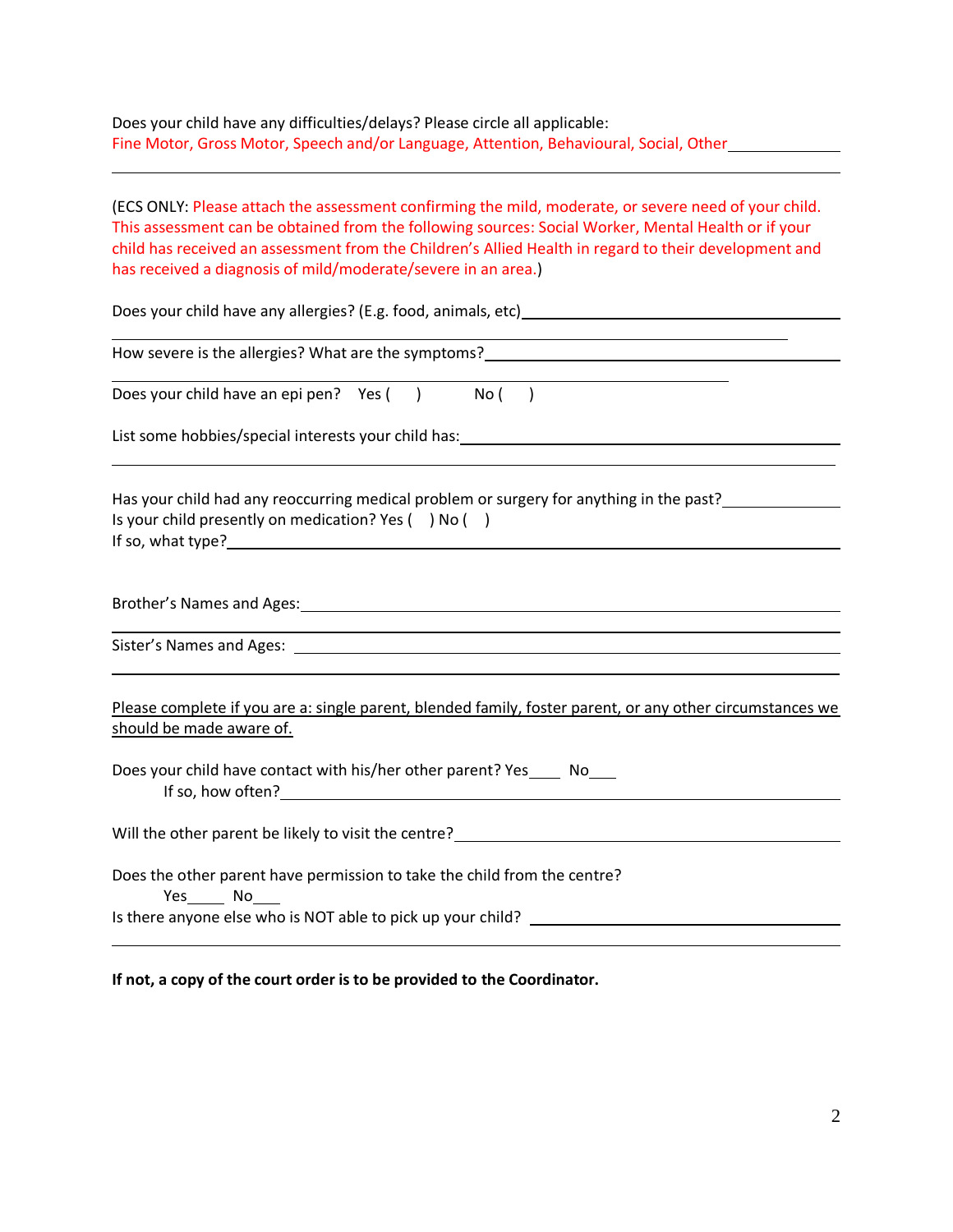Citizenship of Child (Canadian, American, etc): Please provide any visa or government documentation that you have if not a Canadian Citizen.

Additional Information

L

Has your child been separated from you before, (including day care?) Yes  $( )$  No  $( )$ If yes, when did this take place? For how long? \_\_\_\_\_\_\_\_\_\_\_\_\_\_\_\_\_\_\_\_\_\_\_\_\_\_\_\_\_\_\_\_

Name the schools and/or daycares your child has attended and the years they attended.

Are there currently (or ongoing) any family related or personal circumstances that may be affecting your child? (E.g. death, change of address, parental separation/divorce, other stresses)

What is the primary language spoken in your home?

| Does your child speak or understand any other language Yes () No ( |  |
|--------------------------------------------------------------------|--|
| If yes, what is the language:                                      |  |

L

What are your expectations of this program?

Is there anything else you think we should know about your child?

We value parent involvement, upon agreement what would you like to share or volunteer for in the program (special events, classroom assistance, special speaker, etc)

|        | Does your child require daily transportation to and from the program? |  |  |
|--------|-----------------------------------------------------------------------|--|--|
| Yes No |                                                                       |  |  |

<u> 1980 - Johann Barbara, martin amerikan basar dan berasal dan berasal dalam basar dalam basar dalam basar dala</u>

<u> 1989 - Johann Barbara, martin amerikan basar dan berasal dalam basa dalam basar dalam basar dalam basar dala</u>

 $\overline{a}$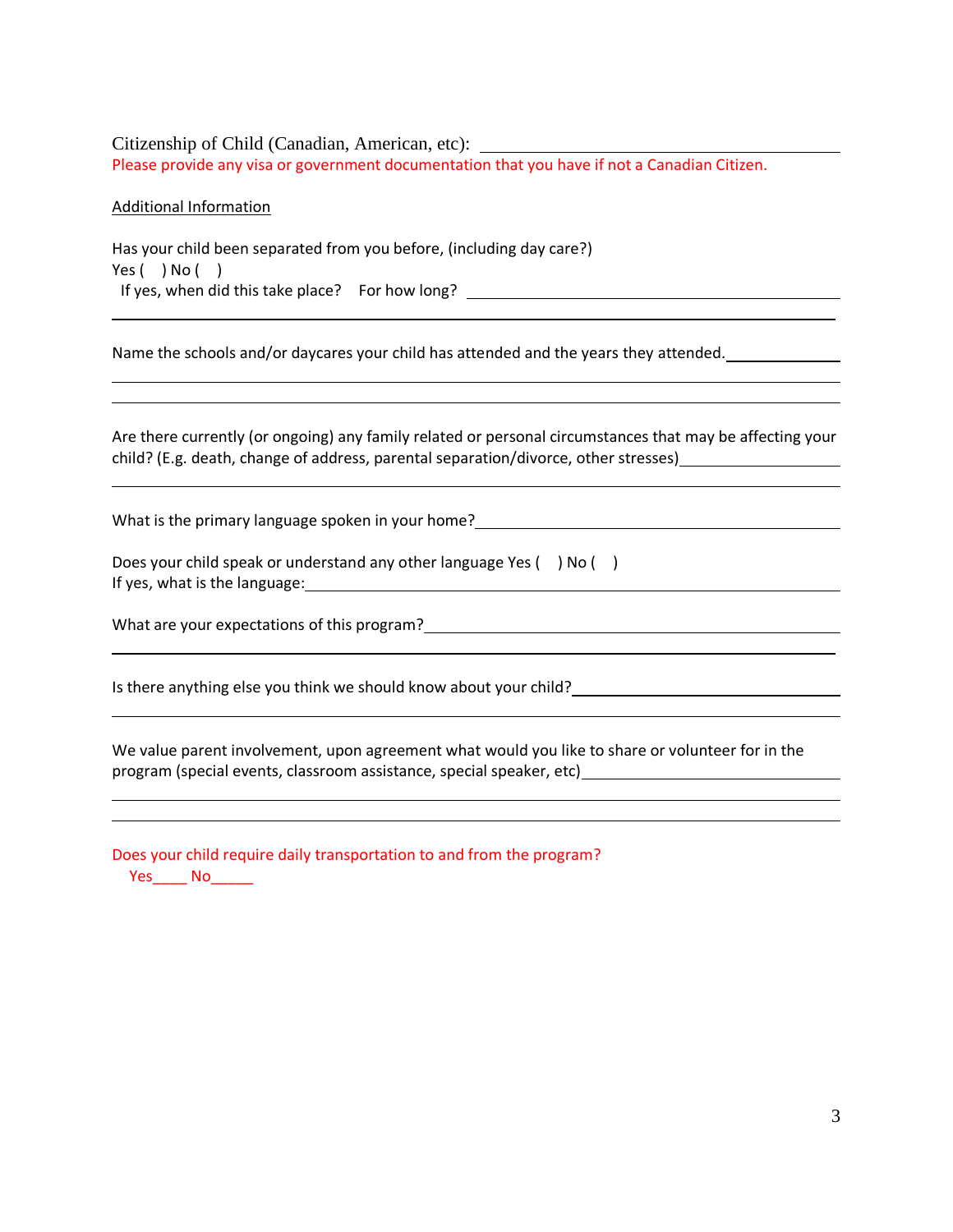## Field Trip Permission Form

| I give permission for my child                           | to go on field trips |
|----------------------------------------------------------|----------------------|
| under the supervision of the Agape Staff for the year of |                      |

Date: 1988 Parent/Guardian Signature: 2008 2014 2020 2020 2020 2021 2022 2022 2021 2022 2021 2022 2023 2024 2022 2022 202

## PHOTOGRAPHY RELEASE

Throughout the year, many parents may wish to take photographs or videos during class events. I give permission for my child to be in those private photos or videos.

Please circle: YES or NO

I understand that any photographs or videos I take during these class events, which may include my child's classmates may NOT be published or posted on any public domain such as internet or print publications without formal consent.

Parent/Guardian Signature

## MEDIA and PHOTO RELEASE FORM

|      | Throughout the year at Agape Kindergarten/ECS we have different activities in which we take pictures to<br>use for media and for display purposes within our centre.  We are using media to increase positive<br>learning, sharing and recognition opportunities for staff and parents.<br>By signing this section, I consent to the disclosure of information for use by Media and/or Agape<br>Kindergarten for learning and/or celebration of learning purposes. |
|------|--------------------------------------------------------------------------------------------------------------------------------------------------------------------------------------------------------------------------------------------------------------------------------------------------------------------------------------------------------------------------------------------------------------------------------------------------------------------|
|      | Please mark one of the following to indicate your consent:<br>I give consent to disclosures as described below for all<br>do not give consent to any of the below disclosures<br>I give consent to only the following: (please check boxes you agree to)                                                                                                                                                                                                           |
|      | Child's picture to be displayed internally within the confines of Agape Learning<br>Centre such as on display boards on or in the classroom and during special events.                                                                                                                                                                                                                                                                                             |
|      | Photographs of your child and classmates that go home in memory books and year end books.                                                                                                                                                                                                                                                                                                                                                                          |
|      | Group and class photographs that include your child (professional photography)                                                                                                                                                                                                                                                                                                                                                                                     |
|      | Agape Website Page                                                                                                                                                                                                                                                                                                                                                                                                                                                 |
|      | Year End Memory Books                                                                                                                                                                                                                                                                                                                                                                                                                                              |
| Date | Parent's Signature                                                                                                                                                                                                                                                                                                                                                                                                                                                 |